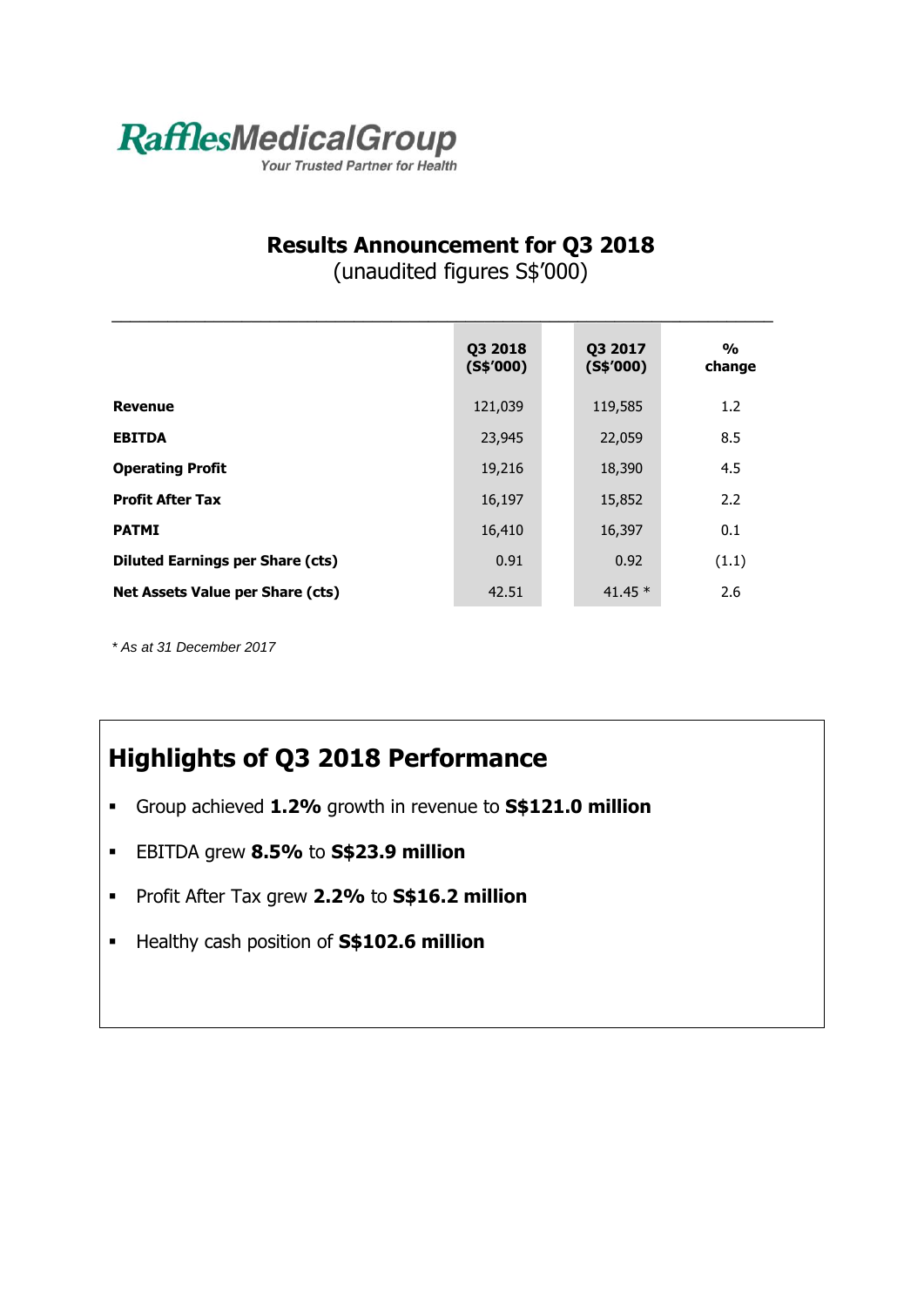## *RafflesMedicalGroup* **EBITDA Growth of 8.5%, Investing for Growth in New Areas**

Singapore, 29 October 2018 – *RafflesMedicalGroup*, a leading integrated healthcare organisation in Asia, announced its Q3 results. The Group's earnings before interest, taxes, depreciation and amortisation (**EBITDA**) increased by **8.5%** from **S\$22.1** million in Q3 2017 to **S\$23.9** million for Q3 2018.

The net profit after tax attributable to owners of the Company increased to **S\$16.4** million in Q3 2018. The Group's revenue grew **1.2%** from **S\$119.6** million in Q3 2017 to **S\$121.0** million in Q3 2018.

The continued strong operating cashflows generated from the Group's business operations contributed to a healthy cash position of **S\$102.6** million. This was after accounting for the distribution of interim dividend of **S\$9.0** million and payment of **S\$24.8** million for investment properties under development.

To holistically manage chronic diseases and for patients' convenience, *RafflesMedical*'s Primary Care Network (PCN) is offering diabetic eye screening (Digital Retinal Photography) and diabetic foot screening at its clinics starting from Q3 2018.

*RafflesHospital* opened a new inpatient ward this quarter catering to the needs of patients under the Emergency Care Collaboration with the Ministry of Health. Renovation works will continue as the hospital expands its inpatient facilities in the next quarter to support the Group's growth strategies for the coming year.

*RafflesHospital* has been accredited as a trauma hospital by the National Trauma Committee. With this, *RafflesHospital*'s 24-Hour Accident and Emergency department is deemed equipped and ready to receive trauma patients and medical emergencies at any time.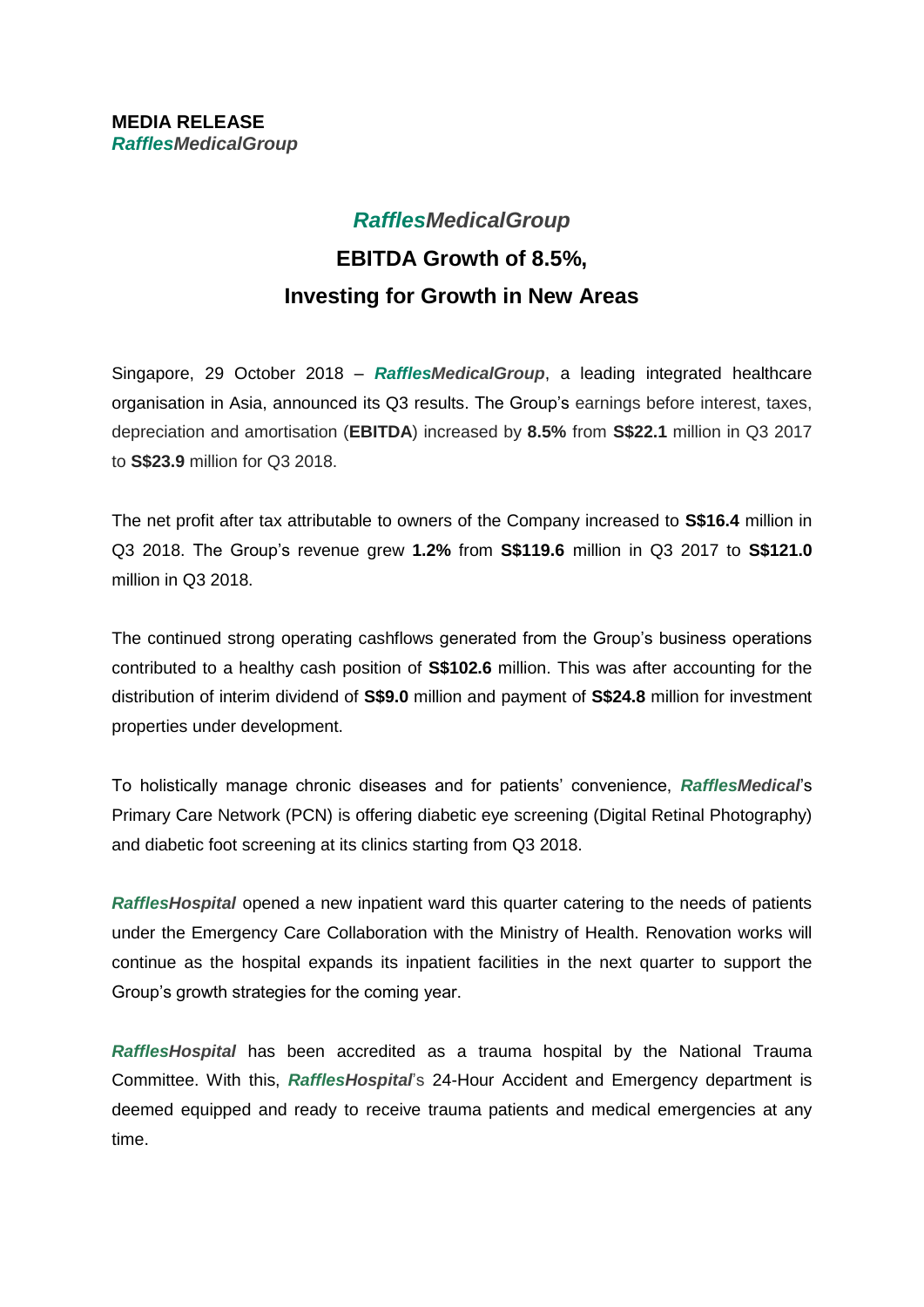New specialists in the areas of endocrinology, orthopaedics and hand surgery were recruited to *RafflesHospital* as the hospital looks to expand its depth and breadth of services.

Construction of *RafflesHospital Chongqing* and procurement of equipment are progressing according to schedule. The Hospital Management team has been in Chongqing preparing for the opening of the hospital. A team of international and local physicians from various specialties has been recruited for the Hospital. *RafflesHospital Chongqing* shall, subject to obtaining all the requisite regulatory approvals, be opened by the end of the year.

Construction of *RafflesHospital Shanghai*, in Pudong, is progressing well. It is slated to open in the second half of 2019.

Based on the current economic conditions and barring unforeseen circumstances, the Directors expect the Group to grow and remain profitable in 2018.

Dr Loo Choon Yong, Executive Chairman says, "*RafflesMedicalGroup* will continue to grow both locally and regionally. We are deepening and widening our service offerings to meet the needs of our patients and clients. The imminent opening of *RafflesHospital Chongqing* marks the beginning of a timely move to serve the growing demand for high quality healthcare in China."

\*\*\*\*\*

For media queries, please contact:

Magdalene Lee (Ms) Senior Manager, Corporate Communications Raffles Medical Group Tel: 6311 1318 Mobile: 9673 7403 Email: **[lee\\_magdalene@rafflesmedical.com](mailto:lee_magdalene@rafflesmedical.com)**